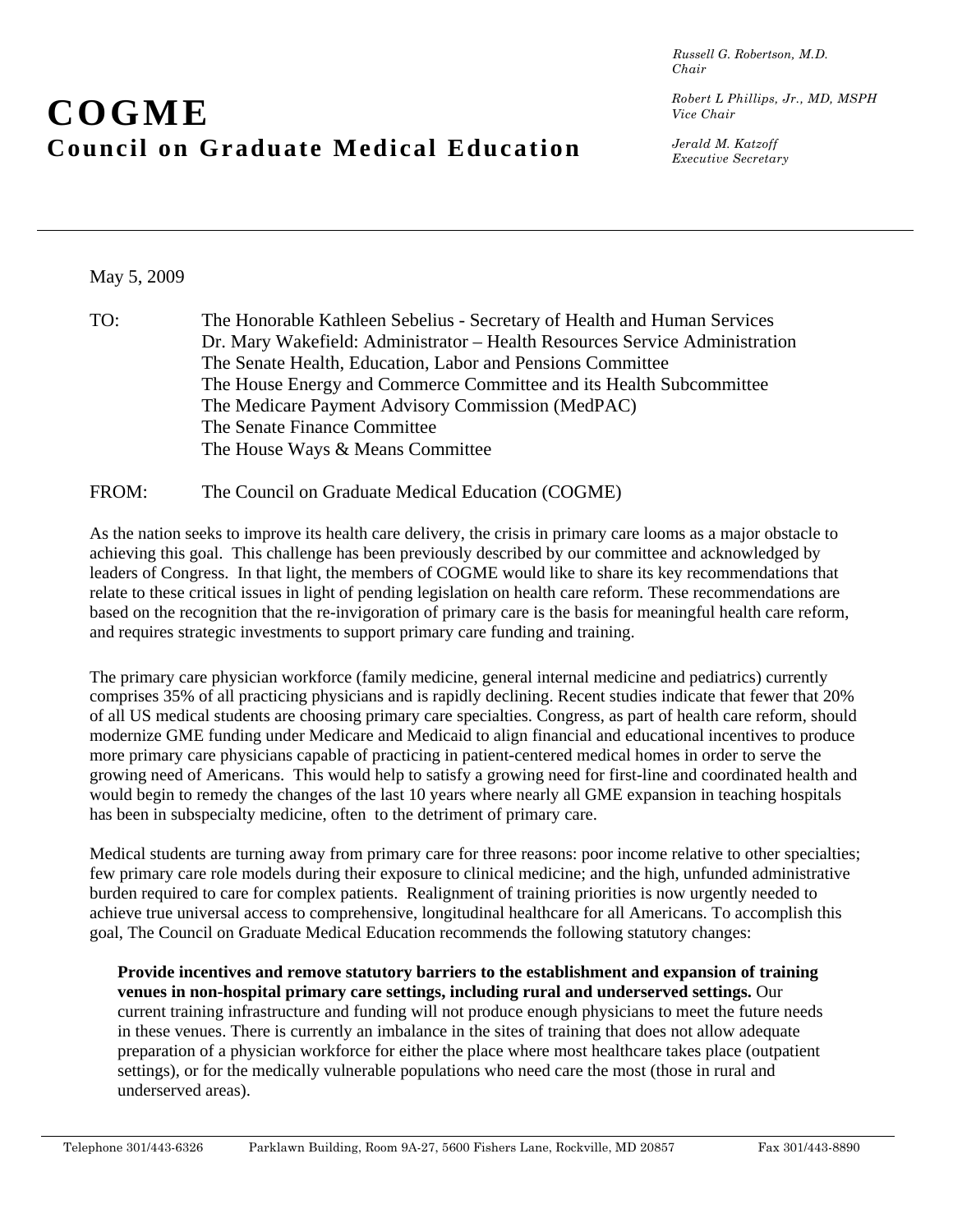**Mandate accountability for GME funding in order to reshape the incentives for teaching hospitals and academic medical centers to improve the health of the nation.** The nearly \$10 billion spent annually on GME (Medicare and Medicaid) is neither monitored nor regulated by the Federal government. Instead, the GME program portfolio is largely driven by the workforce needs of teaching hospitals. Current GME trends are not consistent with developing a more cost effective primary carebased health care system.

**Permanently correct the income disparity between primary care and subspecialty physicians.** The growing income gap between most subspecialties and primary care is a potent driver of student career choice, for hospital training priorities, and for poor delivery of preventive and coordinated care. GME reforms are necessary, but will be much more effective if combined with reduction of income disparities. Recent data presented at COGME notes that if primary care incomes were to reach a minimum of 60% of the incomes for specialists, current trends away from primary care could be reversed.

**Make Graduate Medical Education sites laboratories for innovations in primary care delivery and responsible for producing the next generation of physicians who will work in them.** Clinical teaching programs should yield practice innovations that lead to more cost-effective care. They should also prepare new physicians to develop, manage and operate "medical homes" ideally functioning in interprofessional teams with an assortment of providers. In this way, Medicare's investment in primary care training leads to an improved model of care and the workforce necessary to deliver it.

**Provide financial support for primary care physicians to establish the infrastructure to coordinate patient care and reduce their administrative burden.** Focusing on prevention and early intervention especially for chronic disease has been proven to reduce costs and improve outcomes. However, the current payment system does not reimburse primary care physicians for such care, which has been termed "the medical home".

We appreciate this opportunity to provide advice to the Secretary and key Congressional committees involved in health care reform. We have attached a document of background information and support for these recommendations. In addition, we would like the opportunity to meet with Senators Kennedy and Enzi, and Representatives Waxman, Barton, and Deal, regarding our recommendations. We will follow up with their schedulers to set up appointments.

Sincerely,

/s/

Russell G. Robertson MD Chair Vice Chair

Council on Graduate Medical Education Council on Graduate Medical Education Robert Phillips MD MPH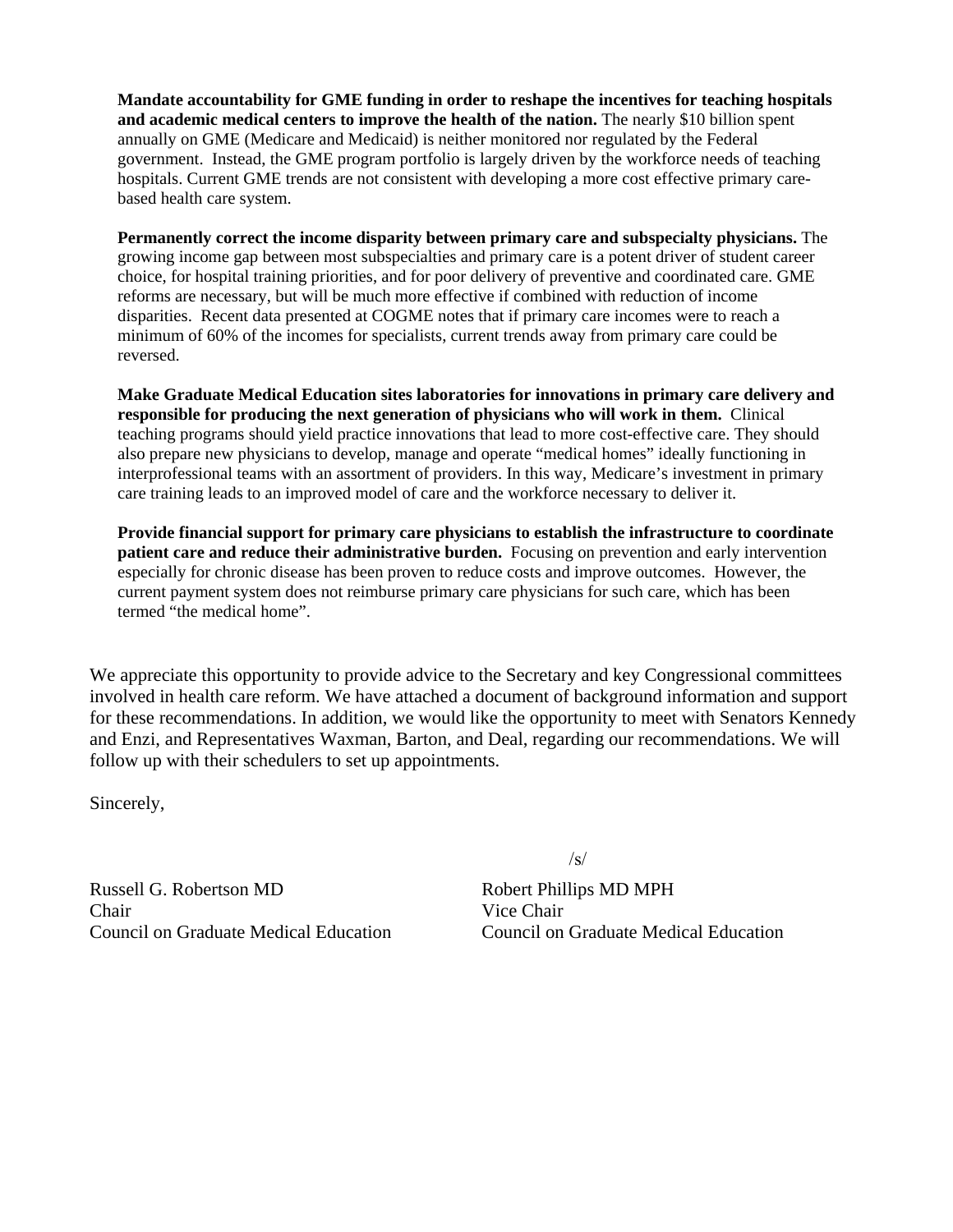**This attachment is an update from COGME regarding recommendations made in its 16th and 19th reports and an analysis of recent evidence of how medical education expansion is occurring**.

#### **Comments from Key Leaders:**

"[W]e have a shortage of primary care providers within our existing workforce. Disturbing reports continue to show the dwindling percentage of medical students who plan to become primary care physicians… The increased cost of education and a lack of sufficient financial incentives for primary care are a significant factor in this decline. These workforce challenges don't just affect the availability of health care. They also have a significant impact on how the health care delivery system performs…So we need to change incentives to promote emphasis on primary care. We should consider reforming Medicare and Medicaid Graduate Medical Education to more effectively foster broader workforce goals."

## **Opening Statement of Sen. Chuck Grassley**

Hearing: Workforce Issues in Health Care Reform: Assessing the Present and Preparing for the Future March 12, 2009

"Overhaul of the health care system must not only provide for universal coverage but also for more primary care doctors and nurses to ensure that an insurance card actually gives the holder access to treatment."

#### **Statement by Rep. Henry Waxman**

Hearing: Making Health Care Work for American Families: Improving Access to Care March 24, 2009

"We…find that payments are provided to hospitals without accountability for how they are used or without targeting policy objectives consistent with what Medicare's goals are."<sup>[1](#page-4-0)</sup> "Policy makers" should also consider ways to use some of the Medicare subsidies for teaching hospitals to promote primary care. Such efforts in medical training and practice may improve our future supply of primary care clinicians and thus increase beneficiary access to them."<sup>[2](#page-4-1)</sup>

"[MedPAC] found that among the small share of beneficiaries looking for a new primary care physician, 30 percent reported some difficulties finding one. Specifically, 12 percent reported "small" problems and 17 percent reported "big" problems."[3](#page-4-1)

## **Medicare Payment Advisory Commission 2008**

## **The Charter of Council on Graduate Medical Education (COGME)**

As a reminder, COGME was authorized by Congress in 1986 to provide an ongoing assessment of physician workforce trends, training issues and financing policies, and to recommend appropriate federal and private sector efforts to address identified needs. The legislation calls for COGME to advise and make recommendations to the Secretary of the U.S. Department of Health and Human Services (HHS), the Senate Committee on Health, Education, Labor and Pensions, and the House of Representatives Committee on Energy & Commerce.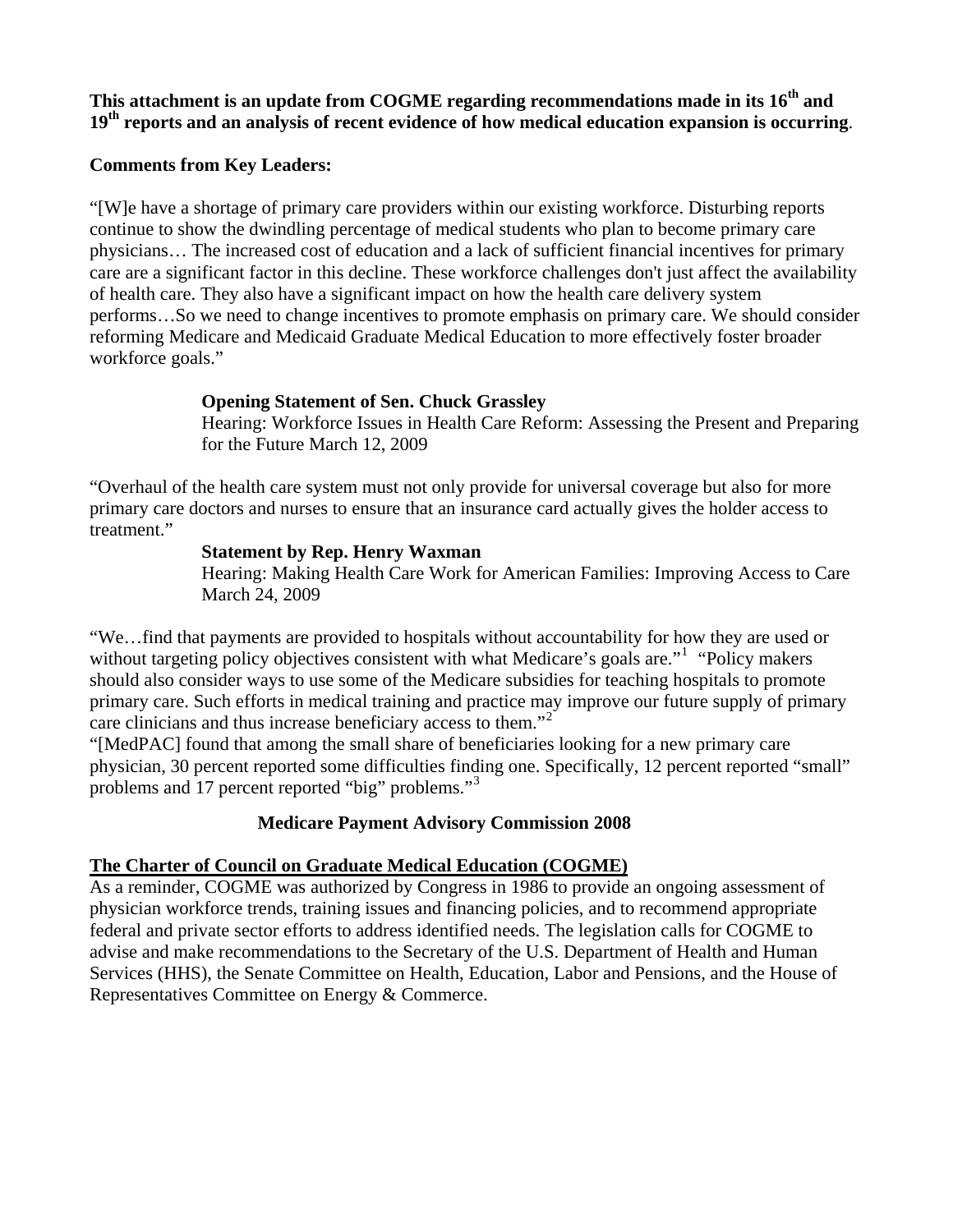# **The Imperative of Primary Care**

COGME is concerned by recent studies showing that the physician training pipeline is contributing to escalating costs that threaten the economic stability of our country. In its  $16<sup>th</sup>$  report in 2005, COGME recommended a 15% increase in medical school graduates and that "Physicians should be encouraged to select specific specialties with shortages," but refused to be prescriptive about specialty needs. Two recent studies suggest that since the 16<sup>th</sup> Report, student interest and selection rates for primary care are now 21-2[4](#page-5-0)% of graduating students, far below the current 3[5](#page-5-0)% share of the physician workforce.<sup>4,5</sup> Surveys of internal medicine residency graduates also suggest that potential primary care physicians are increasingly turning to subspecialty training, hospitalist practice, or other alternative careers.<sup>[6](#page-5-0)</sup> This is further underscored by the results of the 2009 match with regard to family medicine where after a slight uptick in 2008, interest in family medicine among U.S. medical students has returned to its 10 year decline with only 1,083 graduating U.S. medical students -- 89 fewer than last year -- choosing family medicine as their career path. Unfortunately, COGME failed to anticipate how market and medical school influences would further erode interest in specialties shown to be critical to public, personal and economic health.

Likewise, current GME trends are not consistent with a more cost effective primary care-based health care system. Between 2002 and 2006, despite a Medicare GME payment cap, teaching hospitals increased subspecialty training positions by nearly 25% but reduced family medicine training by almost  $3\%$ .<sup>3</sup> Since the GME cap was put in place in 1996, primary care internal medicine positions in the annual student Match have fallen by 57%, primary care pediatric positions by 34%, and family medicine by 18%.<sup>[7](#page-5-0)</sup> It is unclear how many of these are being filled outside of the Match and how many have disappeared. While some teaching hospitals maintain a commitment to primary care, to Medicare's goals and to the health of the public, the overall picture suggests that financial concerns have affected the majority of teaching hospitals' decisions about selection of training positions.

## **Review of Previous COGME Recommendations**

The  $16<sup>th</sup> CGME$  report called for an expansion of undergraduate training positions by 15%. Surveys by the Association of American Medical Colleges indicate that allopathic and osteopathic schools are on track to nearly double this mark by  $2012$ .<sup>[8](#page-5-0)</sup> In the 19<sup>th</sup> COGME report (2007), the Council suggested a need for GME expansion by the same percentage. We recognize now that this failed to account for the fact that GME positions already exceeded allopathic medical school graduates by 30% (In 2007-8, the US graduated about 17,500 allopathic students but had more than 25,000 first year residency positions).<sup>[9](#page-5-0),[10](#page-5-0)</sup> Despite the already existing excess and Medicare payment cap, first year subspecialty training, it will reduce primary care production. residency positions grew by nearly 8% between 2002 and 2007. 8 This expansion will accommodate the growth of medical school production; however, because nearly all of this expansion was in

The country needs more strategic GME expansion with new incentives for choosing primary care. This is critical to fulfilling Congressman Waxman's and MedPAC's goal of assuring access to primary care. This objective would also support Senator Grassley's goal of reorienting the health care system for improved health outcomes and efficiency.

## **Current COGME Recommendations**

Recommendation 1 of the 19<sup>th</sup> COGME report calls for aligning GME with future healthcare needs. This is entirely in keeping with MedPAC's recommendation and the current interests of the Senate Finance and HELP committees. The future of healthcare is moving more care, particularly complex care, into the community and even patients' homes. Our current training infrastructure and funding will not prepare physicians for this future. There is a concerted effort to transform primary care practice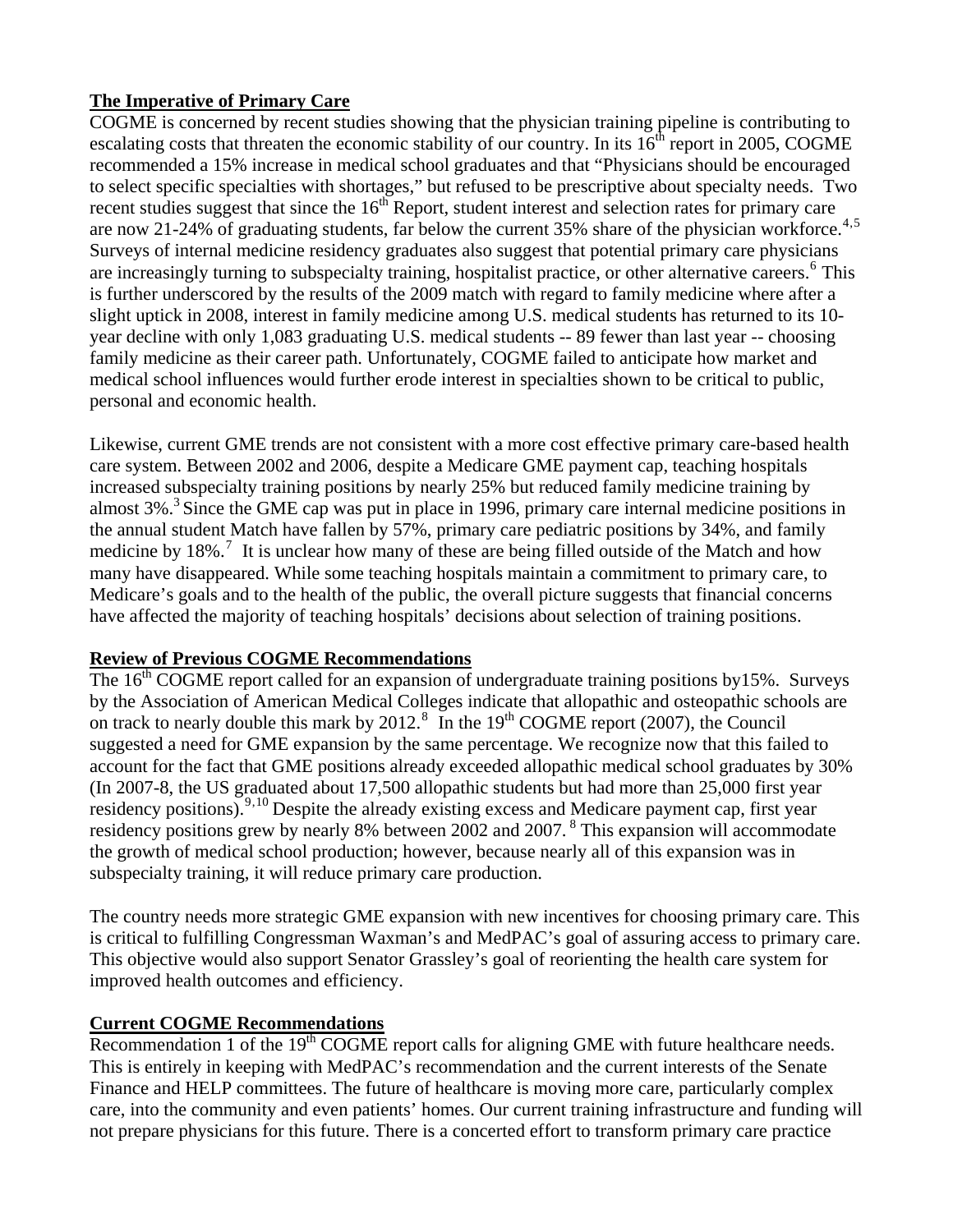into more robust, more complex Medical Homes. We must train the next generation of physicians in this model and GME funding could facilitate this. Medicare's investment in graduate medical education training should be accountable for the health of the public, particularly Medicare beneficiaries, and should move training into new places and models.

<span id="page-4-1"></span>Recommendation 2 of the  $19<sup>th</sup>$  COGME report calls for a broadening of the definition of "training" venue". There is currently an imbalance in the locus of training that is not adequately preparing a physician workforce for outpatient care, where most of health care takes place, nor in exposing young physicians to rural and underserved settings. Medicare and Medicaid beneficiaries would benefit from physician training moving out of the hospital into rural and community health centers and physician offices, both directly, in terms of service, but later as physicians exposed to working in these settings decide it is a career option. Training in community, rural and underserved settings has been shown to increase physician choice of working in such settings.<sup>[11](#page-5-0)</sup> The Government Accountability Office has emphasized the intractable problem of physician distribution twice in the last decade.<sup>[12](#page-5-1) [13](#page-5-2)</sup> GME funding has become a barrier rather than a facilitator of improving physician distribution and access to care.

Recommendation 3 of the  $19<sup>th</sup>$  COGME report is to remove regulatory and statutory barriers limiting flexible GME training programs and training venues. Recent regulatory efforts to pay for communitybased GME by private practice physicians had the unintended consequence of retrenching training back in hospitals. CMS had the good goal with the "Community Preceptor" regulation of paying for community physician education of trainees. Unfortunately the required payment, or reporting required to avoid it, had the reverse effect of pulling those positions back into hospitals. This new regulation and Medicare's 40 year old model of paying for physician training stand in the way of progress. If Medicare GME funding is retooled, the regulatory process must also be directed by statute, not just report language, to create incentives to accommodate these changes.

Recommendation 4 of the 19<sup>th</sup> COGME report calls for making accountability for the public's health the driving force for graduate medical education. The nearly \$10 billion spent annually on GME can no longer afford to be bent to the needs of hospitals. We appreciate the need to help teaching hospitals with the problems of workforce and financial solvency that GME currently serves, but we cannot afford the byproduct of an overly-specialized and expensive physician workforce. With modification the byproduct of GME funding could be a reshaping of the role of teaching hospitals in meeting the needs of the public. Clearly, 25% growth in subspecialty training when there is no societal imperative for this makes this dependence even more explicit and at odds with societal needs.

## **COGME's Next Report**

l

COGME is now working on a  $20<sup>th</sup>$  report that will focus more globally on the alignment of policies along the physician production pipeline to best balance the physician workforce and support health system reform. It will work from the preparation and selection of students for medical school all the way through to payment policies. Our discussions and draft report concepts may be useful to MedPAC and Congressional Committees.

<span id="page-4-0"></span><sup>&</sup>lt;sup>1</sup> MedPAC. Public meeting transcript, October 2, 2008; p8. http://medpac.gov/transcripts/1002-1003MedPAC.pdf

<sup>&</sup>lt;sup>2</sup>MedPAC. Report to Congress: Reforming the Delivery System. June, 2008. Chapter 2: Promoting the Use of Primary Care, p26<br><sup>3</sup> MedPAC. Report to Congress: Reforming the Delivery System. June, 2008. Chapter 2: Promoting the Use of Primary

Care, p31